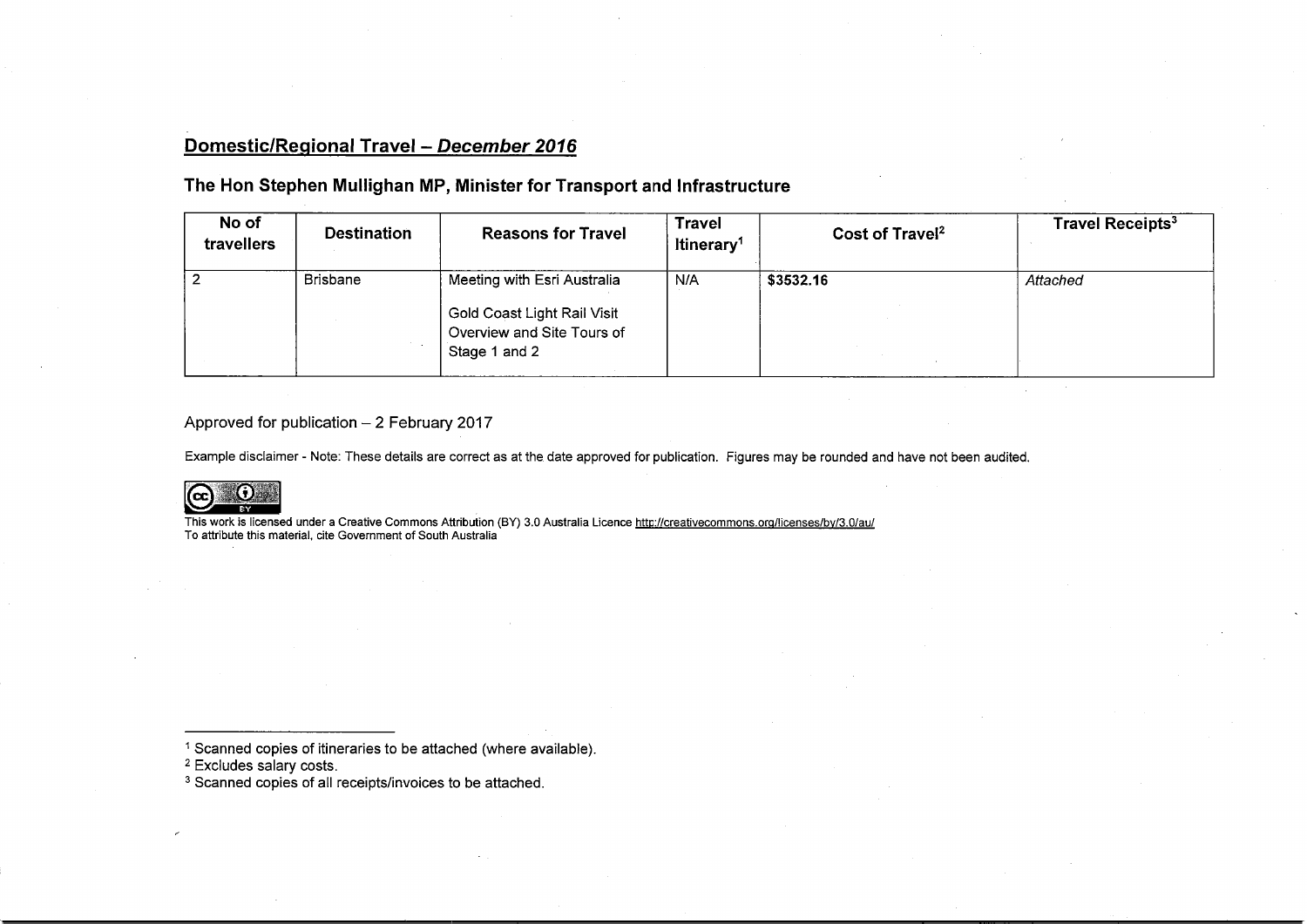

CARLSON WAGONLIT AUS PTY LTD BRANCH: A15960 LEVEL 14 33 KING WILLIAM ST ABN: 83 069 087 538 ADELAIDE SA 5000 PHONE: 08-8124-9300

TO: DPTI MIN TRANSPORT & INFRASTRU LVL 12, ROMA MITCHELL HSE LOCATOR : FBYUSQ<br>136 NORTH TCE **OUR REF** : AEI044. 136 NORTH TCE **OUR REF : AEI0448870C**<br>
ADELAIDE SA 5000 **AGENT : SELF BOOKIN** AGENT : SELF BOOKING SELF BOOKING

> RECORD OF CHARGE TAX INVOICE

|                | INV NO: 49380-16 |
|----------------|------------------|
|                | DATE: 18NOV16    |
| <i>PAGE: 1</i> |                  |

FOR: MR STEPHEN CAMPBELL MULLIGHAN ORDER NUMBER: SANDRA SWALLING COST CENTRE: 01522 , MINISTER TRANSPORT AND INFRASTRUCTURE

- - - - - - - - - - *I T I N E R A R Y - - - -*. . . . . *. .* . .

\*\*\* AIR/RAIL/BUS \*\*\* FROM TO CARRIER FLT/CL ST\_DATE DEPART\_ARRIVE\_MEALS\_BAGS<br>ADELAIDE BRISBANE OANTAS\_AIR\_1598\_D OK\_06DEC 3:55P 5:45P\_BREAK\_2PC ADELAIDE BRISBANE QANTAS AIR 1598 D OK 06DEC 3:55P 5:45P BREAK 2PC 727 BRISBANE ADELAIDE QANTAS AIR 667 D OK 08DEC 12:00P 3:10P LUNCH 2PC 73H . . . . . . . . . . . . . . . . *C O S T . . . . . . . . . . . . .* . . . . . 1737.26 QANTAS AIRWAYTKT NO QF 1163 997168 INCL 55.84 TAX INCLUDES 10.00 AIRLINE TICKETING CHARGE 173.74 GST \*\*\* TOTAL EXCLUDING GST 1737. 26 \*\*\* TOTAL GST 173. 74 \*\*\* TOTAL CHARGES THIS INVOICE \*\*\* 1911.00 1911.00 PAYMENT BY VI\*\*\*\*\*\*\*\*\*\*\* 52625 TKT 1163997168 \*\*\* BALANCE DUE THIS INVOICE \*\*\*\* 0.00 PLEASE REMIT ALL PAYMENT DUE TO: CARLSON WAGONLIT TRAVEL

ACCOUNTS RECEIVABLE LEVEL 6, 333 QUEEN STREET MELBOURNE VIC 3000

Cartson Wagonlit Travel, Accounts Receivable, Locked Bag A3010, Sydney South NSW 1235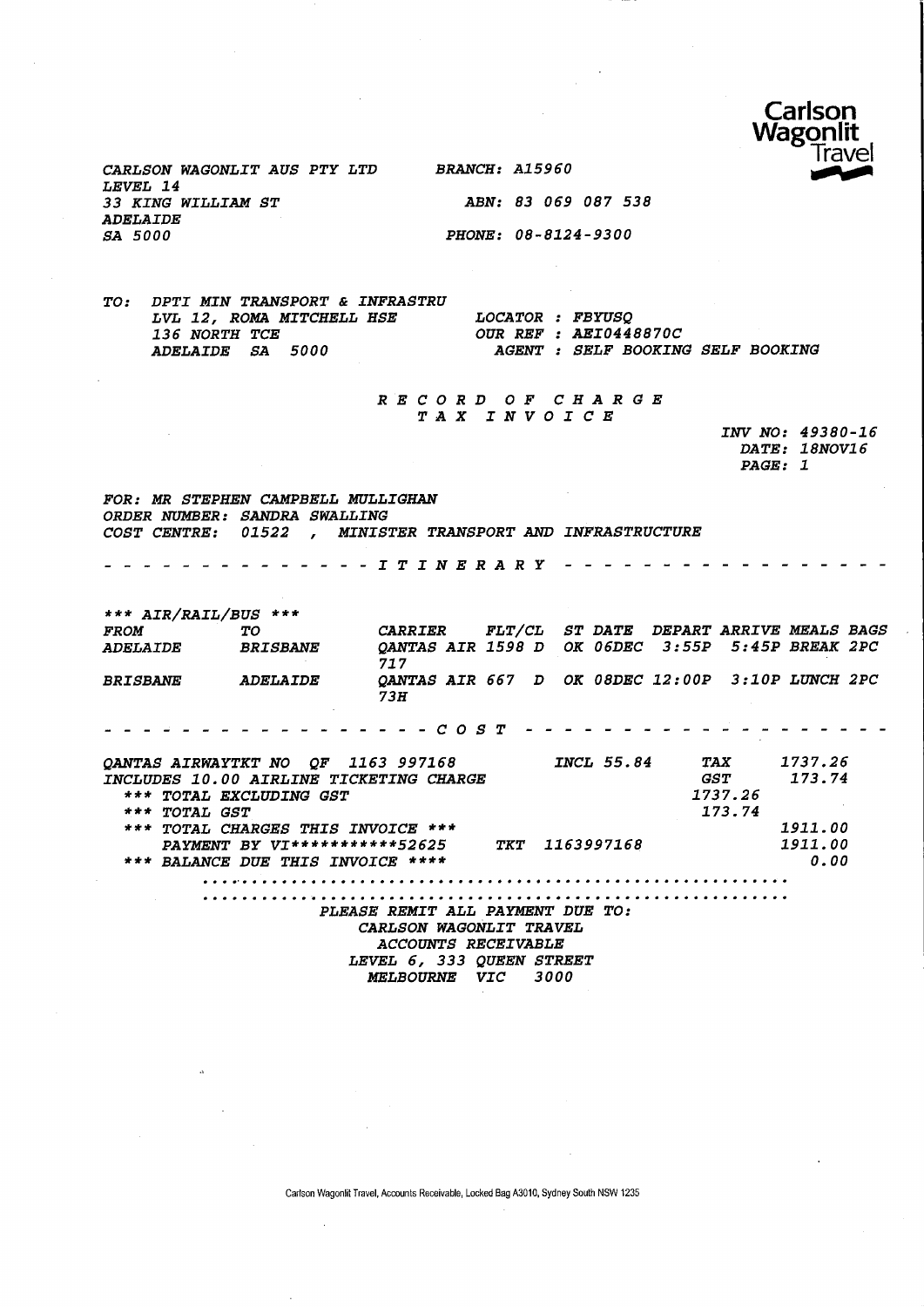

CARLSON WAGONLIT AUS PTY LTD BRANCH: A15960 LEVEL 14 33 KING WILLIAM ST ABN: 83 069 087 538 ADELAIDE<br>SA 5000

PHONE: 08-8124-9300

TO: DPTI MIN TRANSPORT & INFRASTRU LVL 12, ROMA MITCHELL HSE LOCATOR : EFBXLJ 136 NORTH TCE **OUR REF : AEI0448872C**<br>
ADELAIDE SA 5000 **AGENT : SELF BOOKING** AGENT : SELF BOOKING SELF BOOKING

> RECORD OF CHARGE TAX INVOICE

INV NO: 49377-16 DATE: 18NOV16 PAGE: 1

FOR: MR JOHN MICHAEL BISTROVIC ORDER NUMBER: SANDRA SWALLING COST CENTRE: 01522 , MINISTER TRANSPORT AND INFRASTRUCTURE

ITINERARY

\*\*\* AIR/RAIL/BUS \*\*\* FROM TO CARRIER FLT/CL ST DATE DEPART ARRIVE MEALS BAGS ADELAIDE BRISBANE QANTAS AIR 1598 M OK 06DEC 3:55P 5:45P BREAK I PC 717 BRISBANE ADELAIDE QANTAS AIR 667 M OK 08DEC 12:00P 3:10P BREAK 1PC 73H COST QANTAS AIRWAYTKT NO QF 1163 997165 INCL 54.93 TAX 708.51 GST 70.85 INCLUDES 9.09 AIRLINE TICKETING CHARGE 5.00 DOM OBT FEE TKT NO DOB 1 GST 0.50 717.51 \*\*\* TOTAL EXCLUDING GST \*\*\* TOTAL GST 71.75 789.26 \*\*\* TOTAL CHARGES THIS INVOICE \*\*\* yj\*\*\*\*\*\* \* \* \* \* \* 52625 9.90 PAYMENT CHARGED TO PAYMENT BY VI\*\*\*\*\*\*\*\*\*\*\*52625 TKT 1163997165 779.36 \*\*\* BALANCE DUE THIS INVOICE \*\*\*\* 0.00 PLEASE REMIT ALL PAYMENT DUE TO: CARLSON WAGONLIT TRAVEL ACCOUNTS RECEIVABLE LEVEL 6, 333 QUEEN STREET MELBOURNE VIC 3000

Carlson Wagonlit Travel, Accounts Receivable, Locked Bag A3010, Sydney South NSW 1235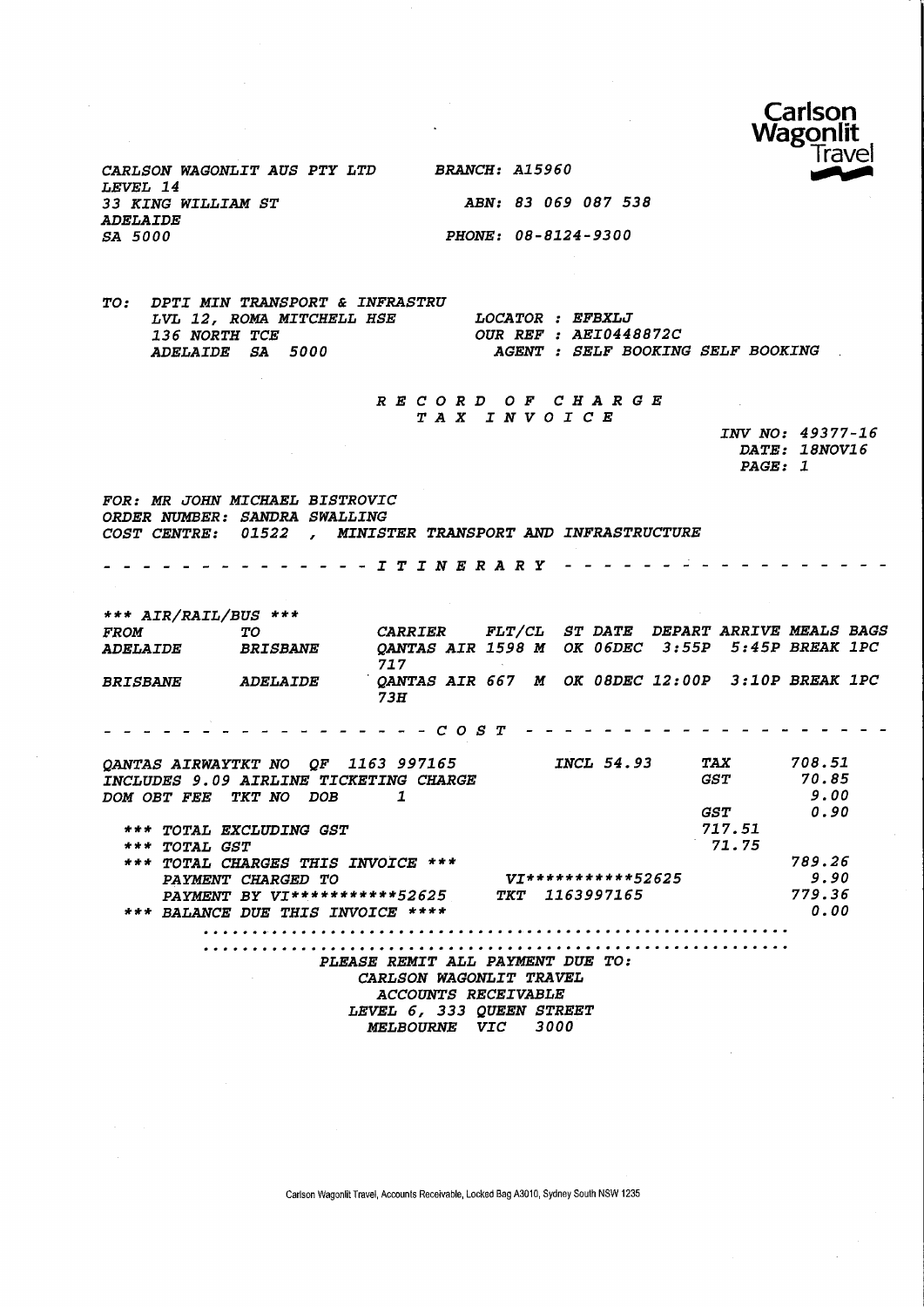SOFITEL LUXURY HOTELS **BRISBANE CENTRAL** 

## **ACCOUNT SUMMARY**

HOTEL SOFITEL BRISBANE CENTRAL 20-12-16

**CONFIRMATION #:** 

PAGE (S)

630736  $1$  of  $1$ 

| DAIE<br><b>DESCRIPTION</b>                                                                                                                                           | <b>REFERENCE</b>          | DEBIT  | CREDIT            |
|----------------------------------------------------------------------------------------------------------------------------------------------------------------------|---------------------------|--------|-------------------|
| 06-12-16 Accommodations                                                                                                                                              |                           | 370.00 |                   |
| 07-12-16 Minibar                                                                                                                                                     |                           | 20.00  |                   |
| 07-12-16 Credit Card Surcharge                                                                                                                                       |                           | 5.07   |                   |
| 07-12-16 Visa Card                                                                                                                                                   |                           |        | 395.07            |
| * INDICATES NON-TAXABLE SUPPLY<br>In signing this bill I hereby acknowledge that all                                                                                 | <b>TOTAL IN AUD</b>       | 395.07 | 395.07            |
| charges incurred are correct. I also agree that my<br>liability for the account is not waived and I agree to<br>be held personally responsible in the event that the | NET CHARGES IN AUD        | 359.15 |                   |
| indicated person, company or association fails to pay<br>all or part of these charges.                                                                               | TOTAL INCLUDES GST OF AUD | 35.92  |                   |
| <b>SIGNATURE</b>                                                                                                                                                     | <b>BALANCE IN AUD</b>     |        | 0.00 GST INCLUDED |

| Merchant ID            | Credit Card # VA          |        |
|------------------------|---------------------------|--------|
| Transaction   825320   | Credit Card Expiry        | XX/XX  |
| Approval Code 189545   | Capture Method            | VA     |
| Approval Amount 395.07 | <b>Fransaction Amount</b> | 395.07 |
|                        |                           |        |
|                        |                           |        |

SOFITEL BRISBANE CENTRAL - 249 TURBOT STREET - BRISBANE QLD 4000 AUSTRALIA<br>TEL +61 (0)7 3835 3535 - FAX +61 (0)7 3835 4960 - E-MAIL H5992@SOFITEL.COM - WWW.SOFITEL.COM<br>Sovereign Operations Pty Limited atf Sovereign Propert